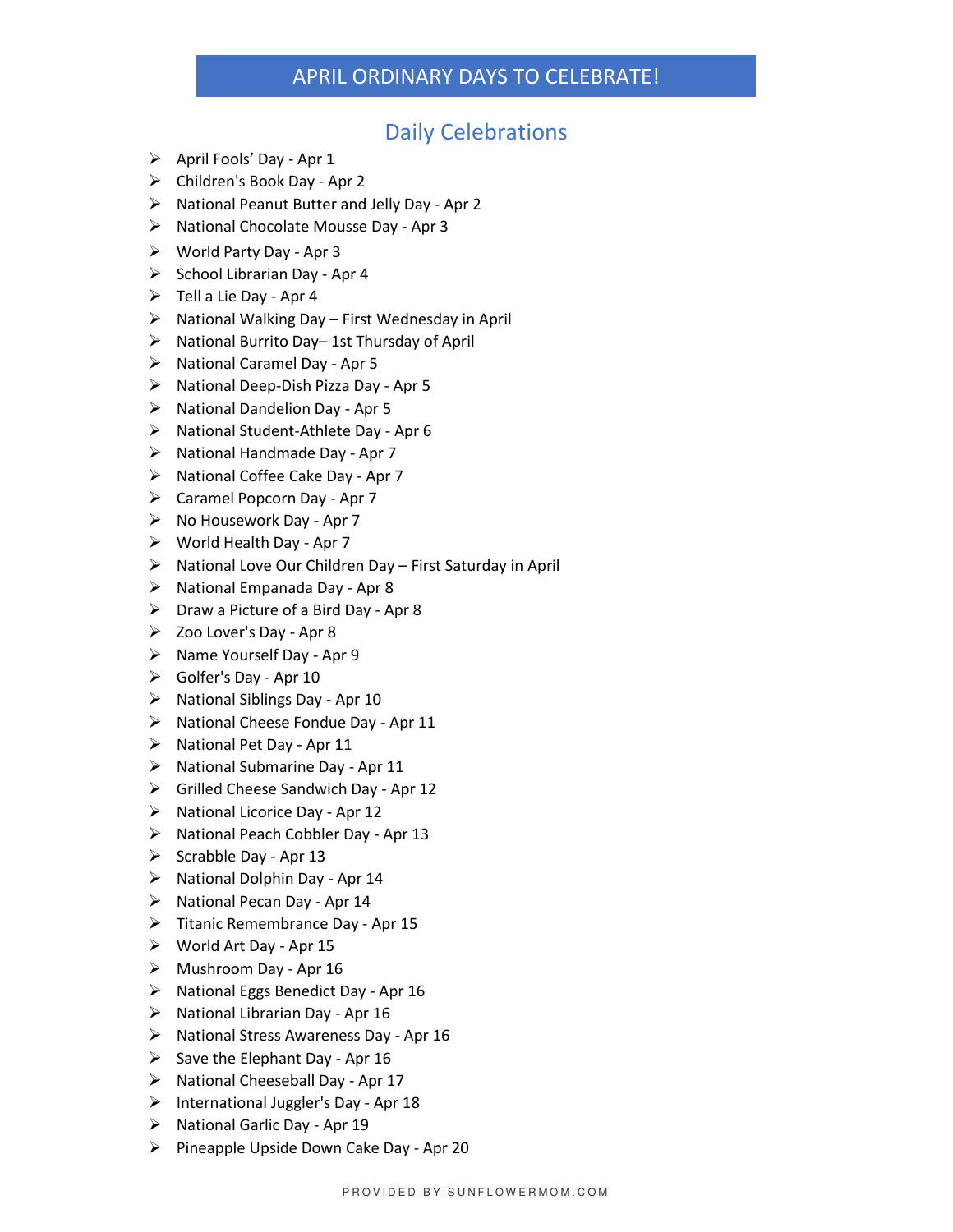### APRIL ORDINARY DAYS TO CELEBRATE!

- $\triangleright$  Cheddar Fries Day Apr 20
- ➢ Look Alike Day Apr 20
- ➢ Volunteer Recognition Day Apr 20
- $\triangleright$  Earth Day (U.S.) Apr 22
- ➢ Girl Scout Leader Day Apr 22
- ➢ National Jelly Bean Day Apr 22
- ➢ National Pigs in a Blanket Day Apr 24
- ➢ World Penguin Day Apr 25
- ➢ National Pretzel Day Apr 26
- ➢ Take Your Daughter to Work 4th Thursday
- ➢ National Prime Rib Day Apr 27
- ➢ International Astronomy Day Apr 28
- ➢ National Shrimp Scampi Day Apr 29
- ➢ Adopt a Shelter Pet Day Apr 30
- ➢ National Oatmeal Cookie Day Apr 30
- ➢ National Raisin Day Apr 30

# Monthly Celebrations

- Distracted Driving Awareness Month National Humor Month
- 
- 
- Lawn and Garden Month  **National Kite Month** National Kite Month
- 
- National Autism Awareness Month National Pecan Month
- National Canine Fitness Month National Poetry Month
- National Child Abuse Awareness Month National Volunteer Month
- 
- National Donate Life Awareness Month Stress Awareness Month
- National Garden Month
- 
- International Guitar Month **•** National Inventor's Month
- Keep America Beautiful Month National Jazz Appreciation Month
	-
	- Month of the Military Child National Landscape Architecture Month
		-
		-
		-
- National Decorating Month  **Sexual Assault Awareness Month** 
	-

## Weekly Celebrations

- ➢ Read a Road Map Week (First Week)
- $\triangleright$  National Public Health Week (First Week)
- ➢ Garden Week (Second Full Week)
- $\triangleright$  Crime Victim's Rights Week (Second Full Week)
- ➢ Animal Control Officer Appreciation Week (Second Full Week)
- ➢ Oral, Head and Neck Cancer Awareness Week (Second Full Week)
- ➢ National Library Week (Second Full Week)
- ➢ National Student Employment Week (Second Full Week)
- ➢ National Animal Control Appreciation Week (Second Full Week)
- $\triangleright$  National Pet ID Week (Third Week)
- ➢ American Indian Awareness Week (Third Full Week)